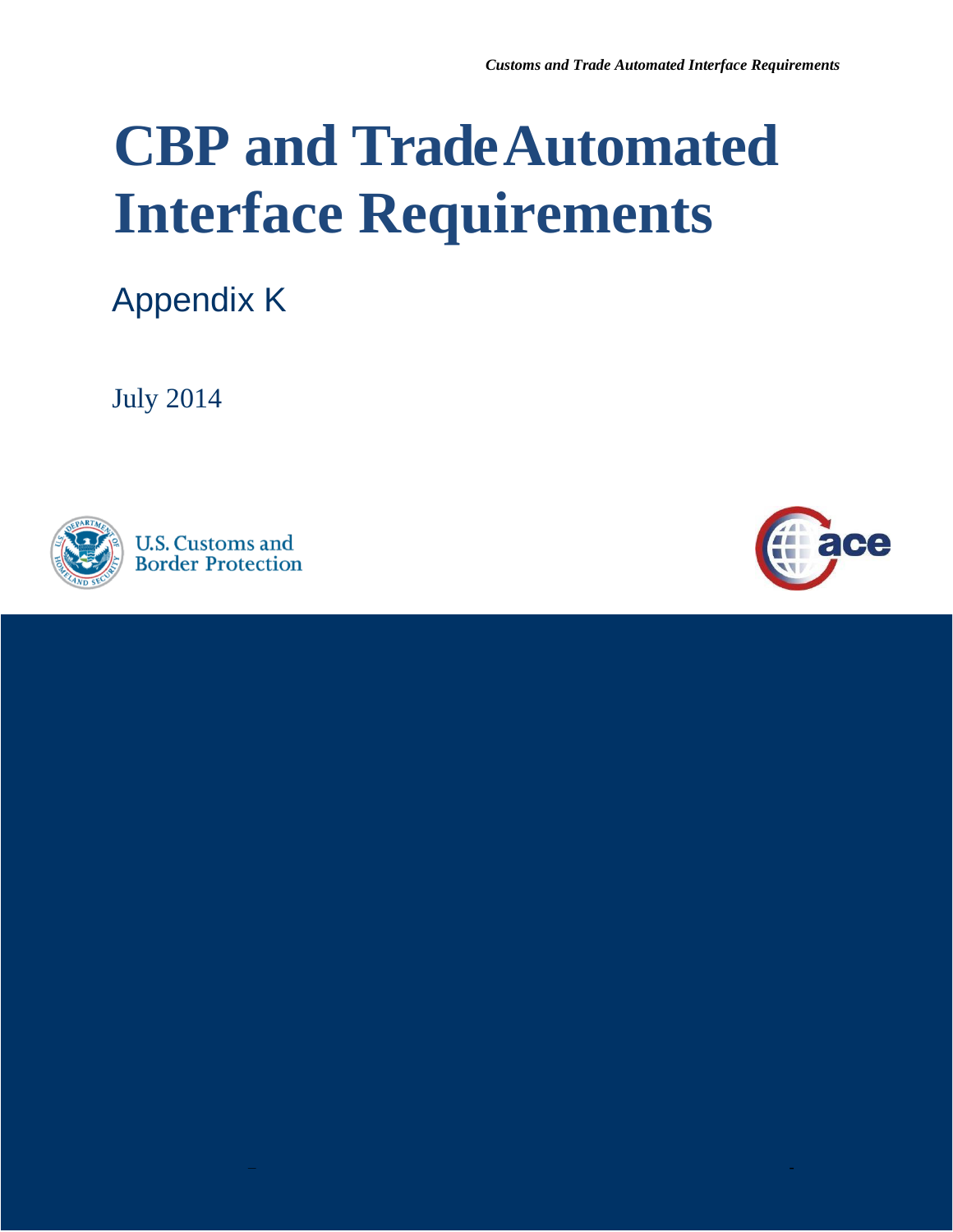## **Appendix K**

### **HTS Numbers & Special Requirements**

*This appendix provides a list of Harmonized Tariff Schedule (HTS) numbers and special requirements listed in this document.* 

#### **Freely Associated States Exemptions**

 The following tariff numbers cover certain footwear, handbags, luggage, flat goods, work gloves, and leather wearing apparel, which are not subject to duty-free treatment if the country of origin is the Freely Associated States (the Marshall Islands and the Federated States of Micronesia). The column 1 rate of duty applies.

| <b>HTS Number</b> | <b>HTS Number</b> | <b>HTS Number</b> | <b>HTS Number</b> |
|-------------------|-------------------|-------------------|-------------------|
| 3926.20.40        | 4202.92.60        | 6216.00.26        | 6402.30.90        |
| 4015.19.50        | 4202.92.90        | 6216.00.31        | 6402.91.40        |
| 4202.11.00        | 4202.99.90        | 6401.10.00        | 6402.91.50        |
| 4202.12.20        | 4203.10.40        | 6401.91.00        | 6402.91.60        |
| 4202.12.40        | 4203.29.05        | 6401.92.30        | 6402.91.70        |
| 4202.12.60        | 4203.29.08        | 6401.92.60        | 6402.91.80        |
| 4202.12.80        | 4203.29.15        | 6401.92.90        | 6402.91.90        |
| 4202.19.00        | 4203.29.18        | 6401.99.30        | 6402.99.05        |
| 4202.21.30        | 4203.29.20        | 6401.99.60        | 6402.99.10        |
| 4202.21.60        | 4203.29.30        | 6401.99.80        | 6402.99.14        |
| 4202.21.90        | 4203.29.40        | 6401.99.90        | 6402.99.18        |
| 4202.22.15        | 4203.29.50        | 6402.12.00        | 6402.99.20        |
| 4202.22.40        | 4602.10.21        | 6402.19.05        | 6402.99.30        |
| 4202.22.45        | 4602.10.22        | 6402.19.15        | 6402.99.60        |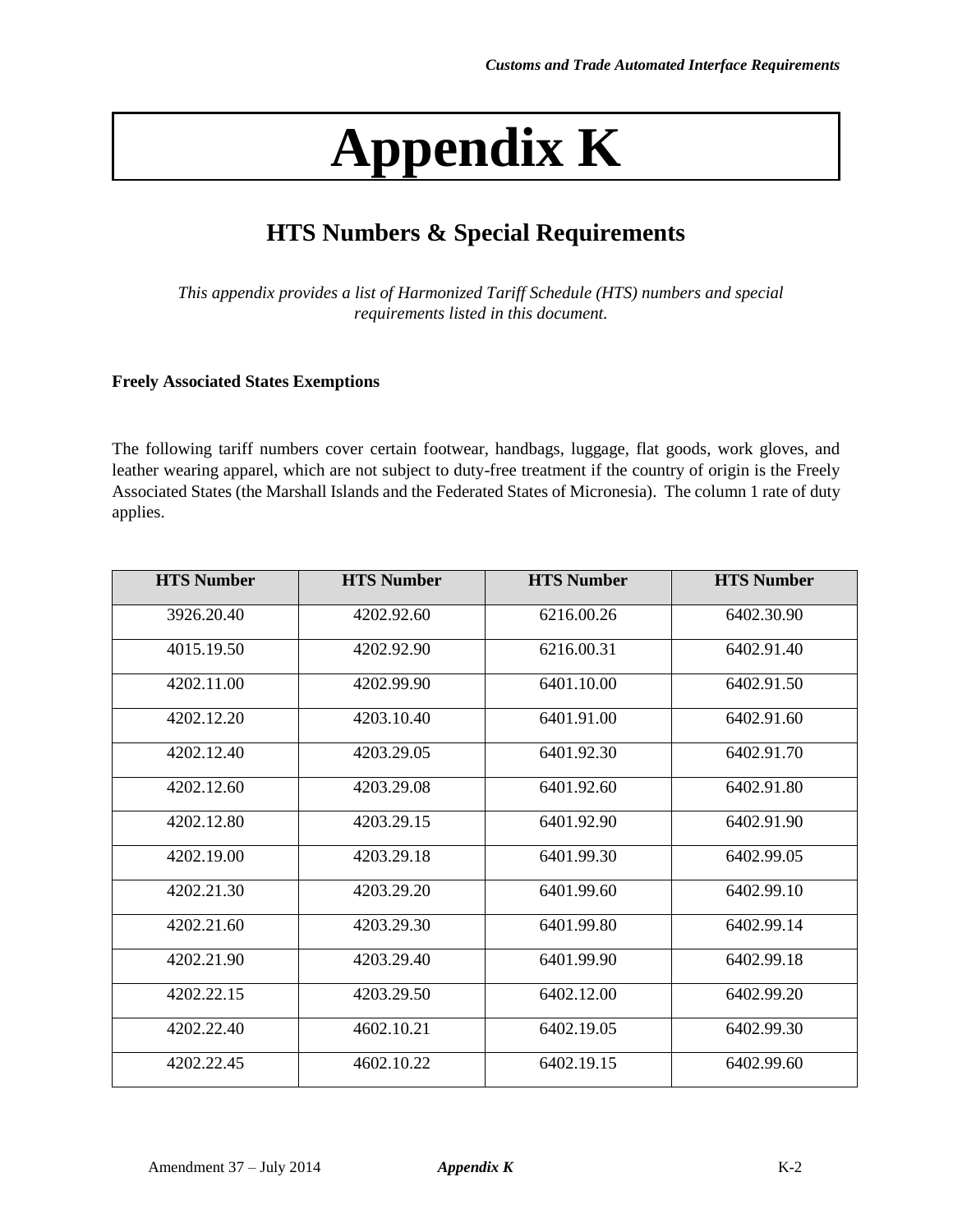| <b>HTS Number</b> | <b>HTS Number</b>        | <b>HTS Number</b> | <b>HTS Number</b> |
|-------------------|--------------------------|-------------------|-------------------|
| 4202.22.60        | 4602.10.25               | 6402.19.30        | 6402.99.70        |
| 4202.22.80        | 4602.10.29               | 6402.19.50        | 6402.99.80        |
| 4202.29.90        | 6115.91.00               | 6402.19.60        | 6402.99.90        |
| 4202.31.60        | 6115.93.90               | 6402.19.70        | 6403.12.30        |
| 4202.32.40        | 6115.99.18               | 6402.19.90        | 6403.12.60        |
| 4202.32.95        | $\overline{6}$ 116.10.13 | 6402.20.00        | 6403.19.10        |
| 4202.91.00        | 6116.10.44               | 6402.30.30        | 6403.19.20        |
| 4202.92.15        | 6116.10.65               | 6402.30.50        | 6403.19.30        |
| 4202.92.20        | 6116.10.95               | 6402.30.60        | 6403.19.40        |
| 4202.92.30        | 6216.00.13               | 6402.30.70        | 6403.19.50        |
| 4202.92.45        | 6216.00.19               | 6402.30.80        | 6403.19.70        |
| 6403.20.00        | 6403.99.20               | 6404.19.25        | 6405.20.60        |
| 6403.30.00        | 6403.99.40               | 6404.19.30        | 6405.20.90        |
| 6403.40.30        | 6403.99.60               | 6404.19.35        | 6405.90.90        |
| 6403.40.60        | 6403.99.75               | 6404.19.40        | 6406.10.05        |
| 6403.51.30        | 6403.99.90               | 6404.19.50        | 6406.10.10        |
| 6403.51.60        | 6404.11.20               | 6404.19.60        | 6406.10.20        |
| 6403.51.90        | 6404.11.40               | 6404.19.70        | 6406.10.25        |
| 6403.59.15        | 6404.11.50               | 6404.19.80        | 6406.10.30        |
| 6403.59.30        | 6404.11.60               | 6404.19.90        | 6406.10.35        |
| 6403.59.60        | 6404.11.70               | 6404.20.20        | 6406.10.40        |
| 6403.59.90        | 6404.11.80               | 6404.20.40        | 6406.10.45        |
| 6403.91.30        | 6404.11.90               | 6404.20.60        | 6406.10.50        |
| 6403.91.60        | 6404.19.15               | 6405.10.00        | 6812.50.10        |
| 6403.91.90        | 6406.19.20               | 6405.20.30        | 7419.99.15        |

If the country of origin is the Freely Associated States, duty free treatment does not apply to: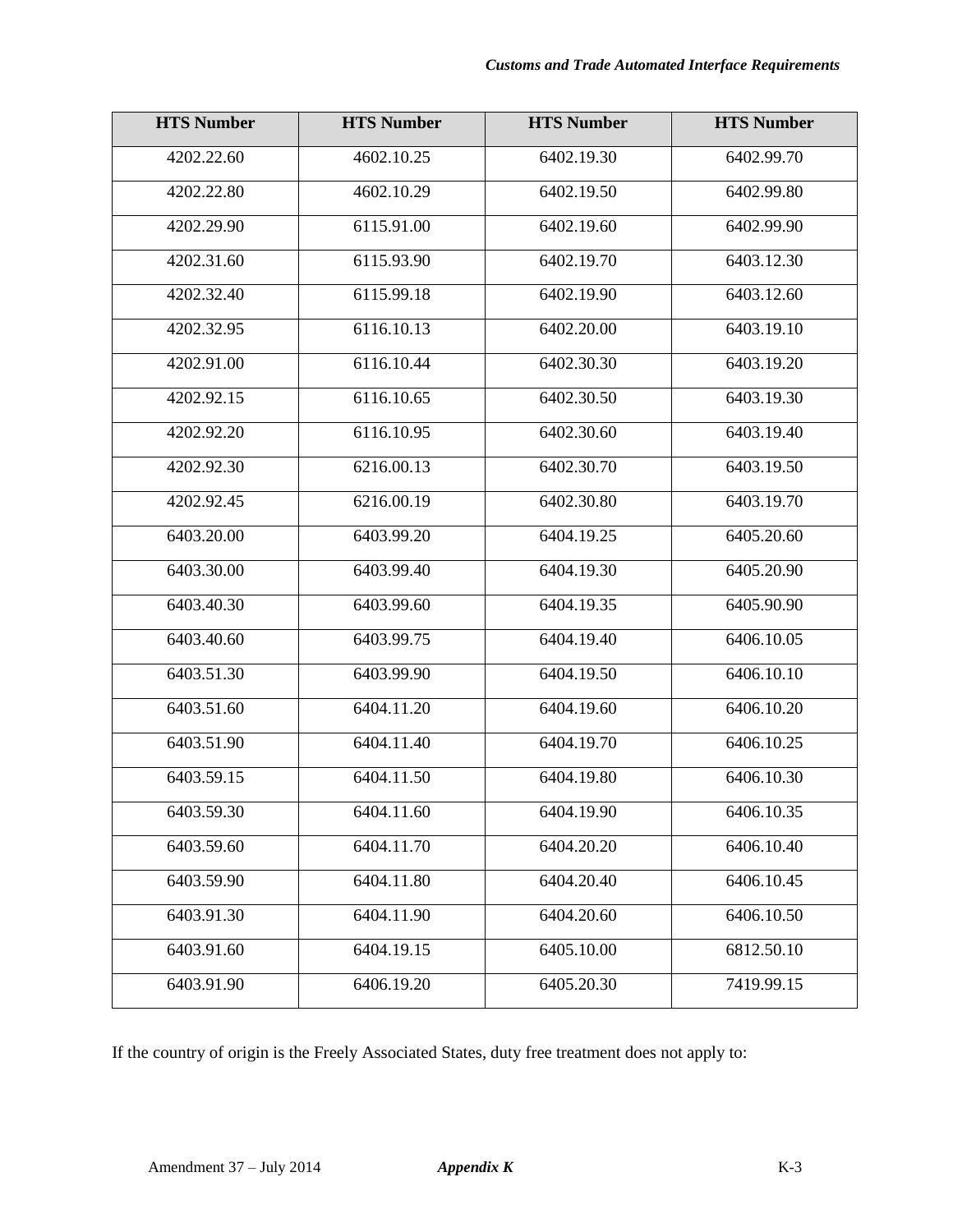- tuna or skipjack, prepared or preserved, not in oil, in airtight containers weighing with their contents not over 7 kilograms each
- textile and apparel articles which are subject to textile agreements
- watches, clocks and timing apparatus (except articles incorporating an optoelectronic display and no other type of display)
- $\bullet$  buttons classified under 9606.21.40 and 9606.29.20
- that is subject to a tariff-rate quota, if entered in a quantity in excess of the in-quota quantity any agricultural product of chapters 2 through 52 inclusive of the *Harmonized Tariff Schedule*, for such product

 For additional information of these exclusions, refer to General Note 10 in the *Harmonized Tariff Schedule of the United States Annotated*.

#### **Hong Kong Visa Requirements**

 For the following tariff numbers, the second and third characters of the visa number must be *HK* (Hong Kong) and the country of origin cannot be *HK*:

#### **HTS Number**

| 6103.29.2066 | 6104.29.2077 | 6110.90.9018 | 6110.90.9036 |
|--------------|--------------|--------------|--------------|
| 6103.29.2070 | 6104.29.2073 | 6110.90.9022 | 6110.90.9040 |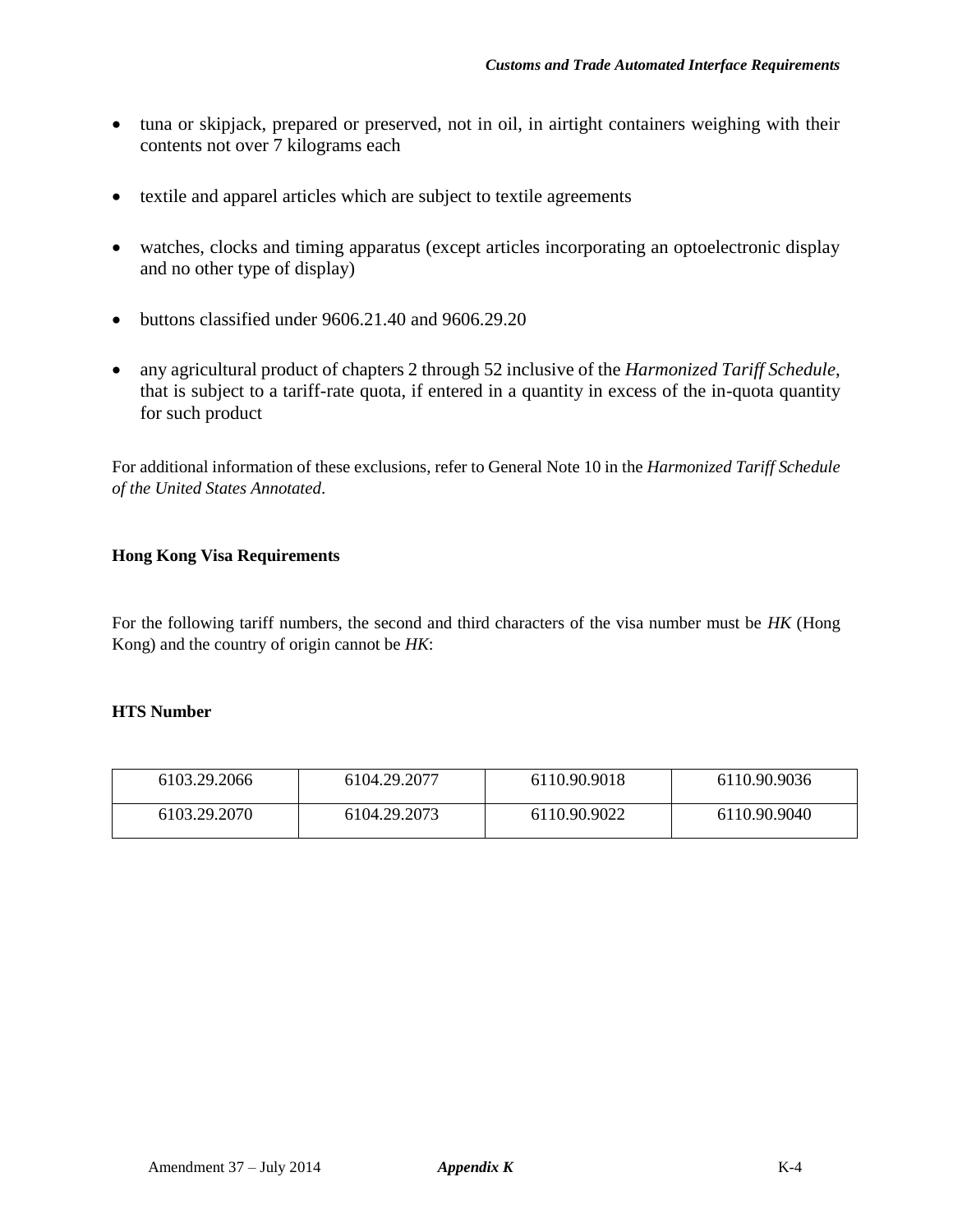#### Formal Entry Requirements for Commercial Shipments

 The following ranges of Harmonized Tariff Schedule (HTS) numbers require the submission of a formal entry for commercial shipments valued over \$250 as per CBP Regulations 143.21(a):

Subchapter III and IV of HTS Chapter 99

The following ranges of Harmonized Tariff Schedule (HTS) numbers require the submission of a formal

entry for commercial shipments regardless of value:

#### **HTS Number**

| 3005.10.1000 - 3005.90.5090 |
|-----------------------------|
| 7019.12.0040 - 7019.59.9000 |
| 4602.10.2100 - 4602.10.2940 |
| 9802.00.4040*               |
| 9802.00.5010                |
| 9802.00.5060*               |
| 9802.00.8015                |
| 9802.00.8040                |
| 9802.00.8065                |
| 9813.00.0520*               |
| 9813.00.0540*               |

\*This number is included if the item number (other than Chapter 98) to which this provision refers is named.

 If the entry summary is an informal entry that is properly marked commercial samples, not subject to quota and/or visa requirements, and valued at \$250.00 or less per entry, in accordance with CBP Directive 3500-07 and Visa Book Telegram (VBT) 88-103, and is from one of the following countries, enter X.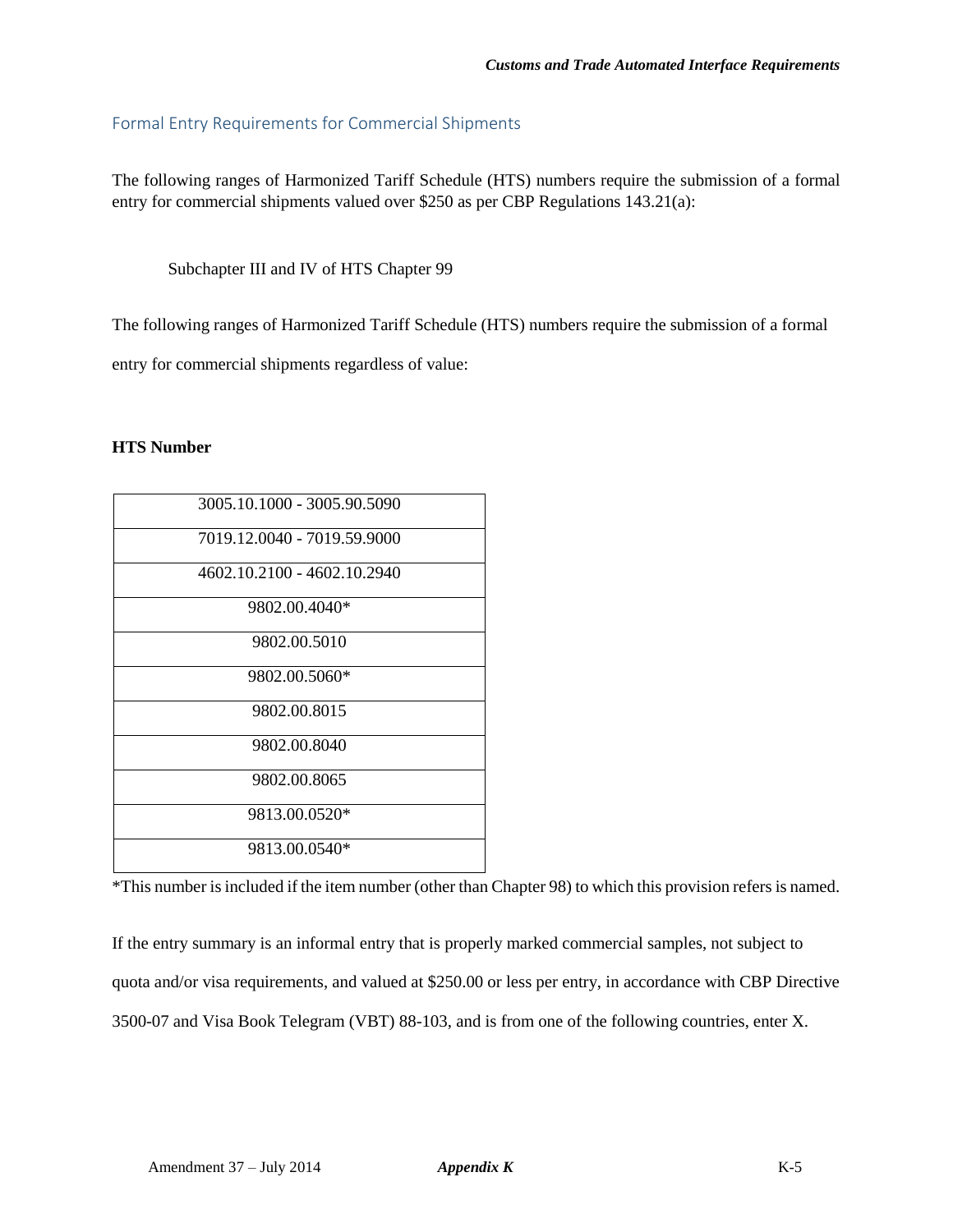#### *Customs and Trade Automated Interface Requirements*

| Bangladesh    | Japan       | Sri Lanka                                                     |
|---------------|-------------|---------------------------------------------------------------|
| <b>Brazil</b> | Korea       | Taiwan                                                        |
| China         | Macau       | Turkey                                                        |
| Costa Rica    | Malaysia    | <b>United Arab Emirates</b><br>(UAE)<br>Uruguay<br>Yugoslavia |
| Egypt         | Mexico      |                                                               |
| Guatemala     | Panama      |                                                               |
| Hong Kong     | Pakistan    |                                                               |
| India         | Philippines |                                                               |
| Indonesia     | Singapore   |                                                               |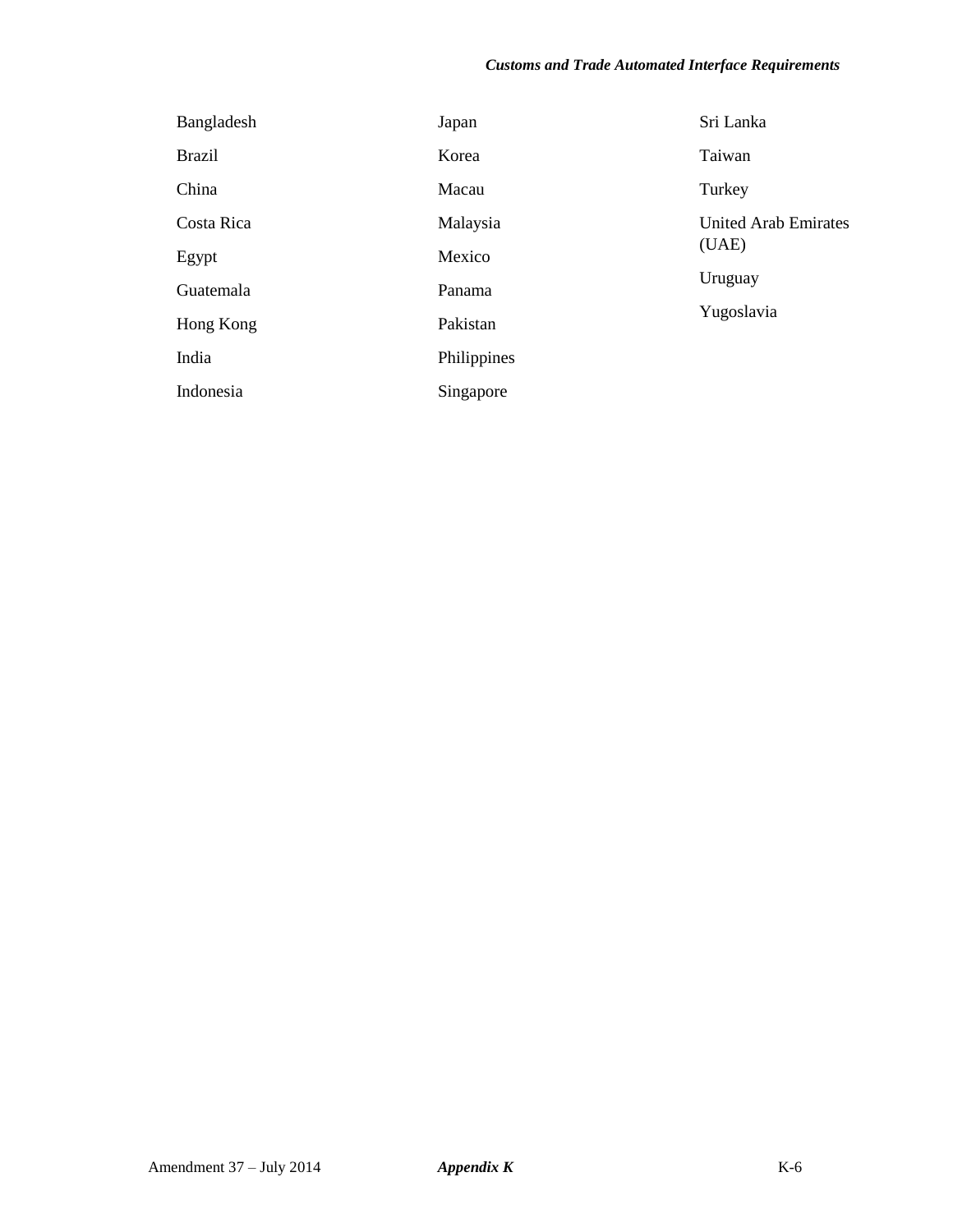However, informal entries may be filed for properly marked commercial sample shipments, if valued at \$250 or less, except from countries shown below which require formal entry regardless of value even though they are properly marked commercial sample shipments.

Argentina Burma Columbia Czechoslovakia Dominican Rep. El Salvador Fiji Guam Haiti Hungary Jamaica Maldives Mauritius Nepal Nigeria Peru Poland Romania Thailand Trinidad and Tobago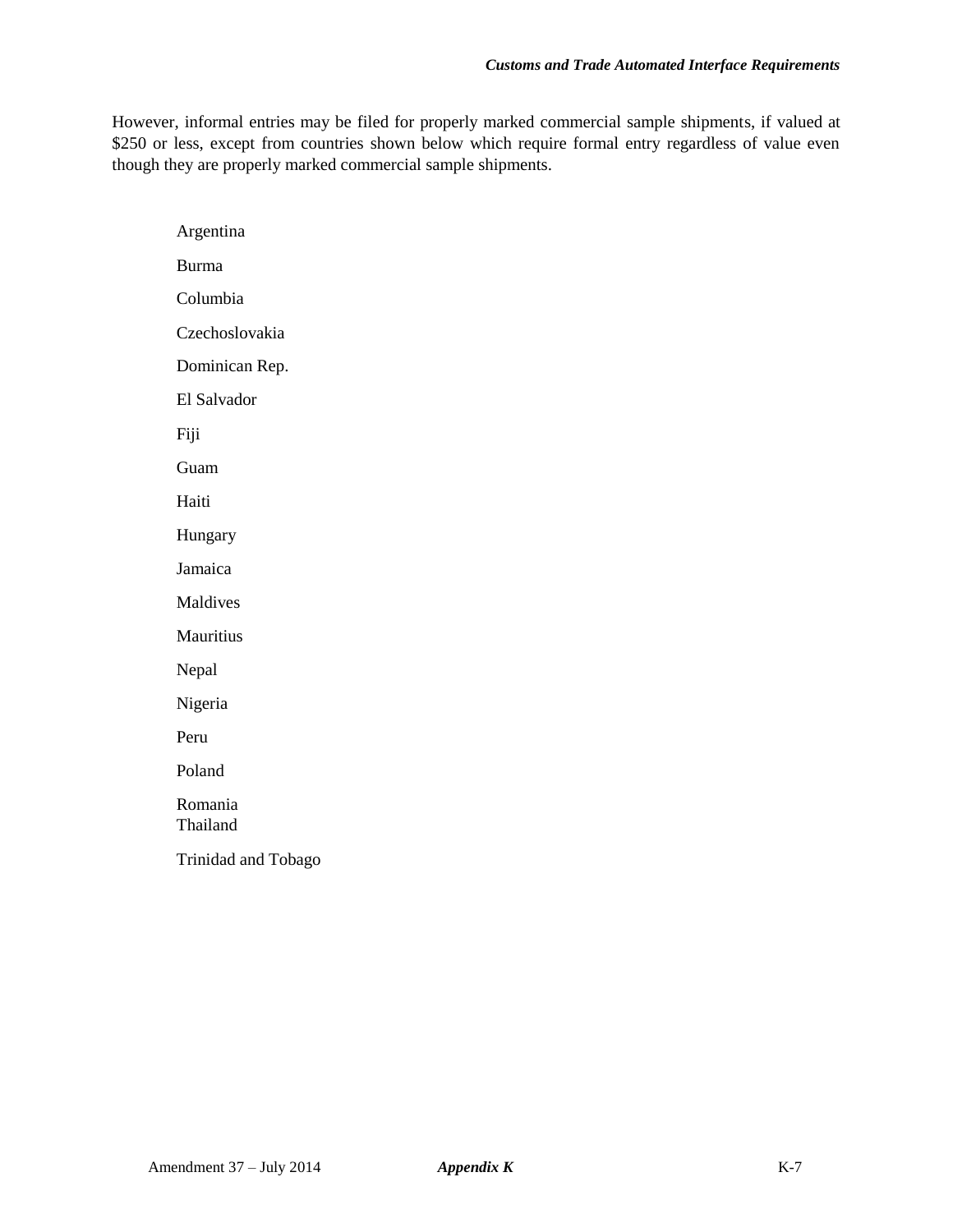Also, an informal entry can be filed on properly marked commercial sample shipments valued under \$250 from any country with no quota or visa requirements.

#### **Duty-free Entry Under 9802.00.5010 or 9802.00.8040**

 The following must apply if merchandise is entered duty free into the U.S. under HTS number 9802.00.5010 or 9802.00.8040.

- The country of origin must be the U.S. or a CBI country.
- The country of export must be a CBI country.
- An additional tariff number must be reported with the 9802 number and the number cannot begin with 2709 or 2710.
- The additional HTS number cannot be associated with a textile category number unless the additional tariff number is from chapter 64.

#### Entry Requirements Under 9802.00.8015

 The valid country of origin for merchandise entered under 9802.00.8015 is Colombia (CO) or one of the CBI Countries.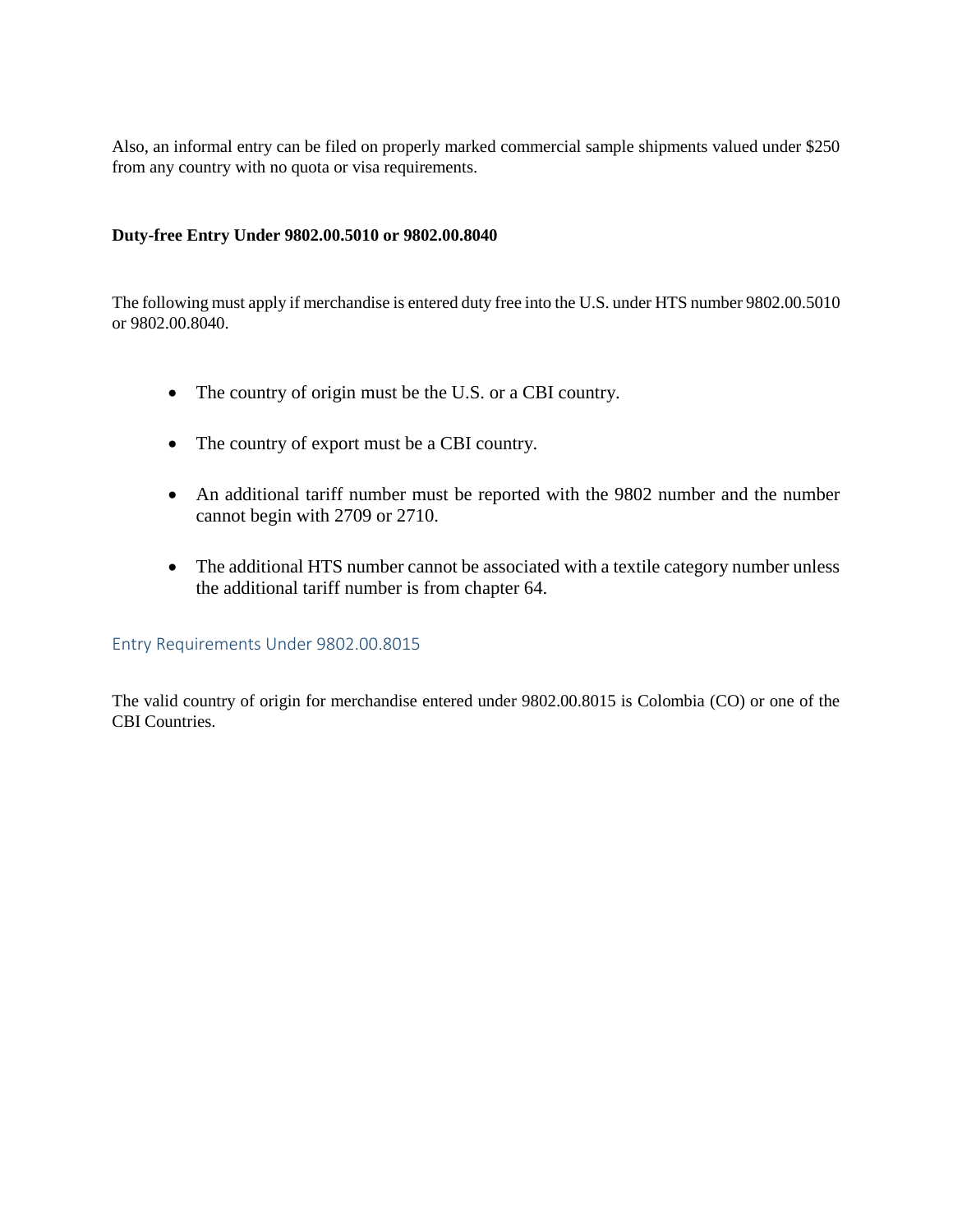#### TIB Numbers-

 If the entry type code is *23* (temporary importation bond), one of the following tariff numbers must be reported on Record Identifier 50 (ENS):

| <b>Tariff Number</b> | <b>Tariff Number</b> |            |
|----------------------|----------------------|------------|
|                      | 9813.00.05           | 9813.00.40 |
|                      | 9813.00.10           | 9813.00.45 |
|                      | 9813.00.15           | 9813.00.50 |
|                      | 9813.00.20           | 9813.00.55 |
|                      | 9813.00.25           | 9813.00.60 |
|                      | 9813.00.30           | 9813.00.70 |
|                      | 9813.00.35           | 9813.00.75 |

 The associated Harmonized Tariff Schedule number in Chapters 1 through 97 must be reported on Record Identifier 70 (ENS).

#### **GSP Folklore Products**

 The only countries that can enter merchandise under HTS numbers 5701.10.1300, 5702.10.1000, 5702.91.2000, 5805.00.2000, 6304.99.1000, and 6304.99.4000 are:

| Botswana     | Morocco  |
|--------------|----------|
| Colombia     | Nepal    |
| Egypt        | Pakistan |
| Guatemala    | Peru     |
| Macau        | Romania  |
| Malta        | Thailand |
| Mexico*      | Tunisia  |
| Montserrat** | Uruguay  |